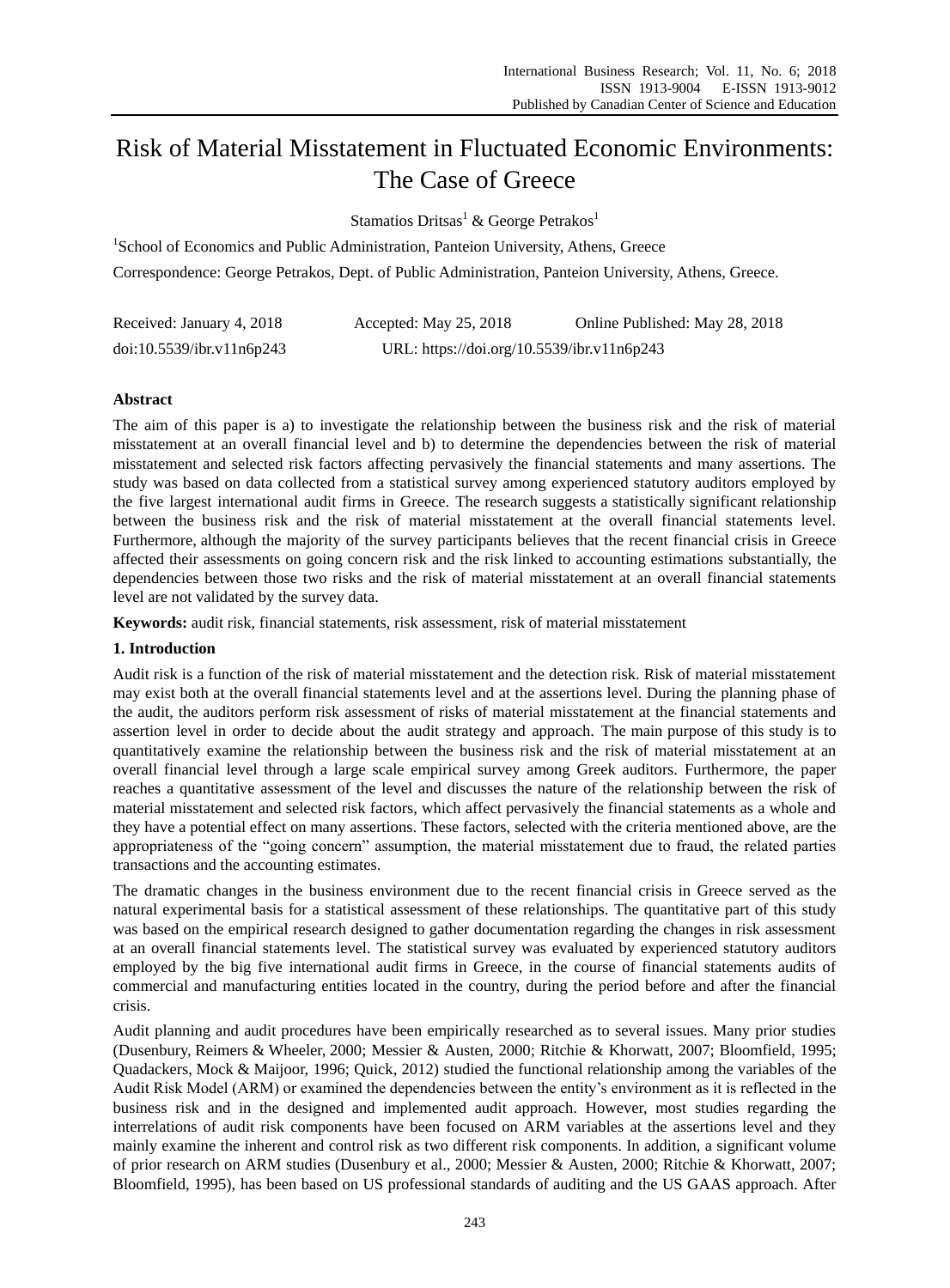1983, when SAS No 47 was published, replacing SAS 39 (AICPA, 1983), both approaches, US GAAS and ISAs, converged at a quite similar approach regarding risk components and their assessment. Furthermore, since 2006, when SAS 47 was replaced by SAS 107 (AU – 312), even the remaining differences between US GAAS and ISAs were eliminated (AICPA, 2012).

Given the aforementioned clarifications regarding the relevancy of prior studies, the experiment of Dusenbury et al. (2000), conducted in US environment, has to be noted. The authors of this study tested the conditional dependencies among the assessed audit risk components (inherent risk, control risk and detection risk). For the purposes of their study, they developed a sequential linear modeling process in order to add previously assessed risk components to the audit risk model and they have finally concluded on the conditional nature of audit risk components assessment. Messier and Austen (2000) supported the existence of a positive relationship between inherent and control risk. Their conclusion was based on the indirect US GAAS guidelines as well as on other causal relationships related to entities' environment, internal controls and potential misstatements. They also claim that a number of identification factors related to inherent and control risk are common in both risk components.

Following the positive relationship between inherent and control risk concluded by Messier and Austen (2000), Ritchie and Khorwatt (2007) conducted an empirical study regarding the understanding of the AR components and their application by professional Libyan auditors in practice. This study focused on Libyan auditors' assessment regarding the inherent and control risk and has also been based on US GAAS guidelines regarding ARM. The evidence gathered in the course of this study reinforced the view that inherent and control risk were assessed independently. Further on, it was noted that auditors in Libya were aware of the risk differentials depending on the level of account and were cognizant of factors normally associated with potentially high and low risk levels. Bloomfield (1995) suggested that an accurate assessment of inherent risk is crucial for an efficient and effective audit. Further, he concluded that the accuracy of the auditor's risk assessment is influenced by the risks of unintentional errors, the players' incentives, the precision of the auditor's data and regulatory bounds on detection risk.

In the European environment, Quadackers et al. (1996) examined the variability in audit risk and audit programs using data from eight clients of four Dutch audit firms. This study reports substantial variation in audit risk factors both between audited entities and among the audit risk factors per entity. In addition, the research identified some degree of risk variation over time. Furthermore, it suggested that variability of risk factor assessments over time is higher than variability of risk model variable assessments over time. Finally, the authors concluded that audit programs (which in our research are considered the "auditors' responses to assessed risks") differ substantially between audited entities and (to a lesser extent) over time.

Quick (2012) examined the potential effects of selected proposals on audit quality in the light of prior research findings, with audit procedures strictly based on ISAs. Among others, the author concluded that when increased emphasis is given on substantive audit procedures, this means that they give up the business risk audit approach, at least in parts, or they increase the level of assurance. This procedure may not be beneficial to audit quality. Tsipouridou and Spathis (2014) studied the relationship between the audit opinions and earning management by taking into consideration the economic environment in Greece, since the financial crisis in the country became visible in 2009. Their research examined two categories of qualified audit opinions (qualified for the going – concern uncertainty and qualified for other issues) in a sample of Greek Listed Companies for the period 2005 – 2011. The authors reached the conclusion that the auditors' decision to issue qualified opinions for other reasons could be explained by the type of audit opinion issued in the previous year.

The aim of this paper is to make a twofold contribution to the literature. First, the study is designed so as to quantitatively examine the relationship between the business risk and the risk of material misstatement at an overall financial level. Second, it tries to determine the existence, level and nature of the relevance of the risk of material misstatement with selected risk factors affecting pervasively the financial statements and many assertions. In this respect, the study assesses the direct and indirect relationship of the selected risk factors with the business risk as well as with the risk of material misstatements at the overall level. The selected risk factors under examination refer to: a) the appropriateness of "going concern" assumption (GC), b) material misstatement due to fraud (F), c) related parties transactions (RPT) and d) accounting estimates (AES). These factors have been considered key risk factors in the case of Greece and they have been selected due to their pervasive effect on the financial statements as a whole and their potential effect on many assertions.

The paper focuses on the external business risk (BR) that is limited and corresponds only to the business and economic environment of an entity. The empirical survey investigates the audit practicing in Greece and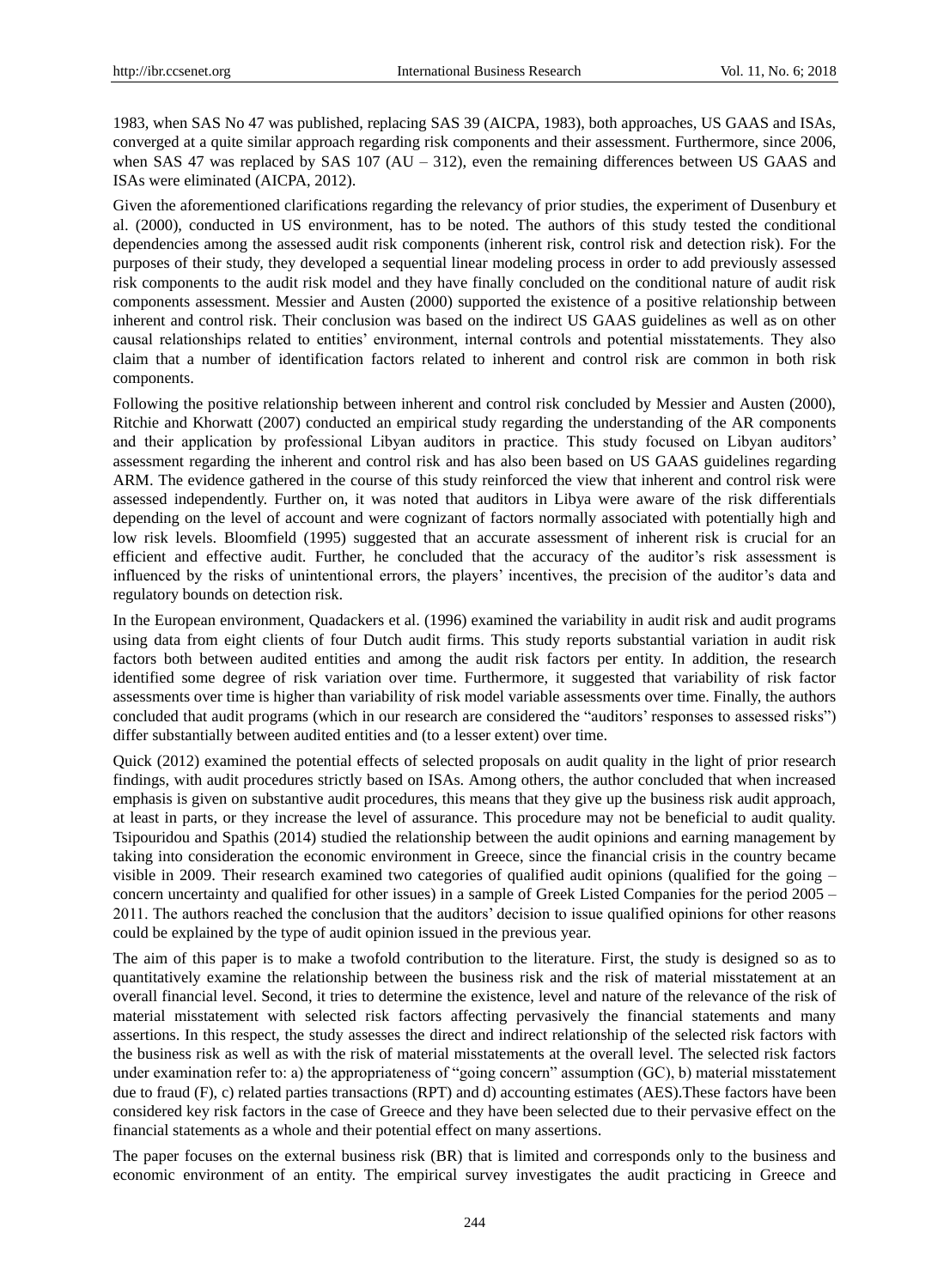approaches the overall business risk and its changes, due to the factual financial conditions of the local economic and business environment, before and after the occurrence of the recent financial crisis. It should be highlighted that, for the purposes of this study, business risk has been considered tobe the risk which is entirely related with the factual economic and business environment in Greece and as such reflects the key changes due to the recent financial crisis. Changes or fluctuations of other components of business risk in Greece, during the period under examination, are not considered as key or material factors and thus they are not investigated as additional variables.

The remainder of the paper is structured as follows: Section 2 presents the abstract model used as well as the main hypotheses tested. Section 3 outlines the design of the survey, the target population, the sampling methodology and the questionnaire structure. In addition, this chapter discusses the methodology of the statistical data analysis and summarizes its results. Finally, section 4 briefly discusses and concludes the research findings.

## **2. The Model and the Research Hypotheses**

The theoretical and conceptual framework used for the purposes of this study has been based on ISAs issued by IFAC and adopted as the unique professional standards framework for audit practice in Greece since 2004.The examination of the sensitivity of the assessment of RMM to BR and its interrelation with specific risk factors has been examined based on a model of seven variables tailored to the needs of the research. This model constitutes an abstract of a generic model developed in the course of a broader empirical research investigating the interrelations of the assessments of audit risk components in Greece (Dritsas, 2014). This abstract model considers RMM as a dependent variable while BR and the four selected risk factors (GC, F, RPT, AES) have been treated as independent variables. The model adopted for the purposes of the specific study is illustrated in figure 1.



Figure 1. The abstract model

Two main groups of research hypotheses are tested in this paper using the collected survey data. The first group (A) consists of hypotheses regarding changes in the level of risk of all examined factors before and after the occurrence of the economic crisis. Each research hypothesis is expressed in a standard statistical hypothesis form as

*HA1: The majority of auditors report an increase in risk of material misstatement and of the x factor assessment after the occurrence of the financial crisis, where x= {GC, F, RPT, AES}*

The second group (B) consists of hypotheses regarding the pairwise relationship of the selected risk factors with RMM. These research hypotheses are expressed as

 $H_{B1x}$ *: The assessment of the risk of material misstatement at an overall level and the risk of x factor assessment are statistically dependent on the auditors' population, where x = {GC, F, RPT, AES}*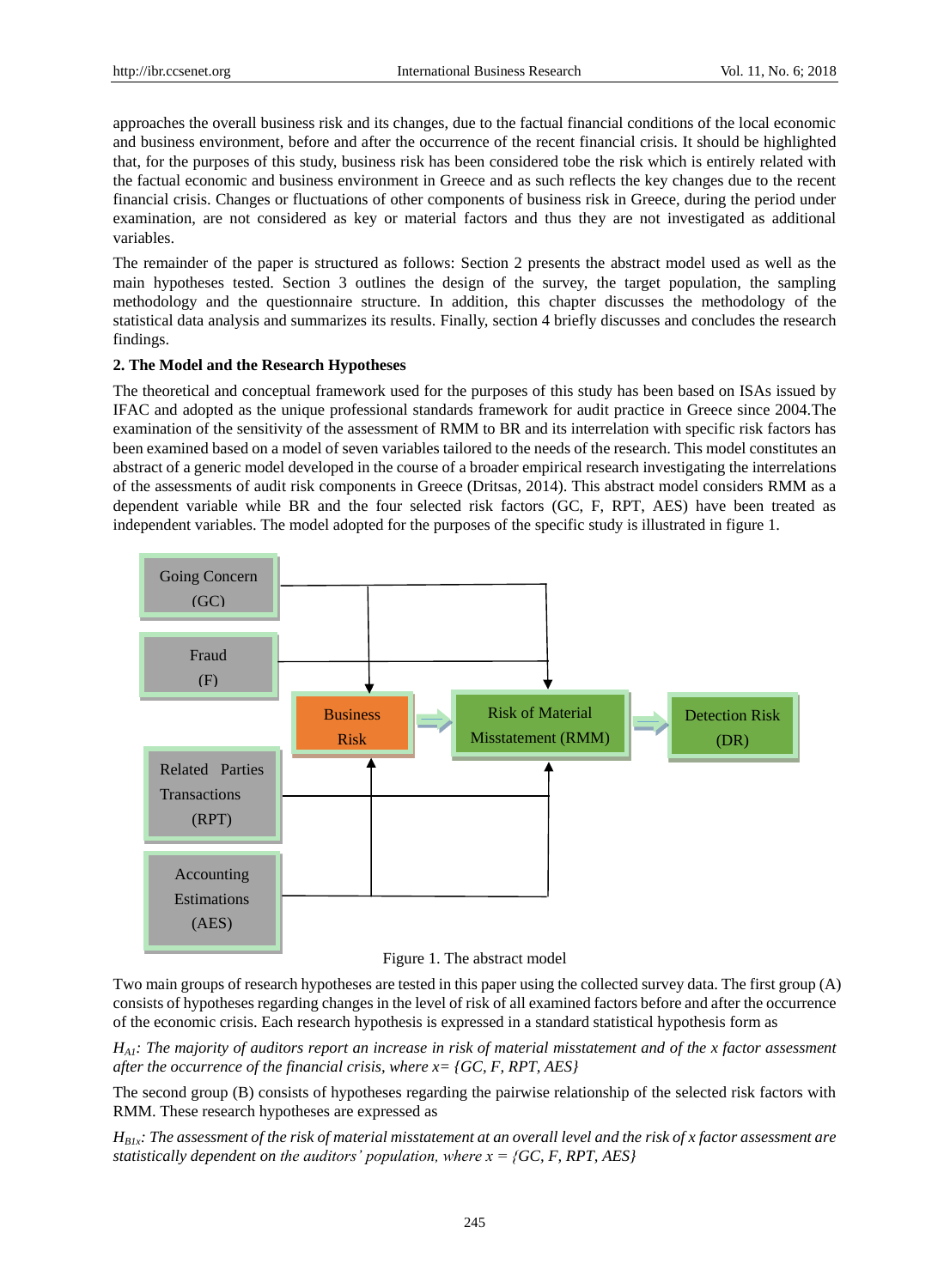The corresponding null hypotheses (in the A and B group) are expressed as "no increase in RMM and risk of x factor" and "RMM and the risk of x factor assessment are independent", respectively.

## **3. Statistical Survey Design and Results**

The target population of the survey consists of all auditing practitioners holding the licence of statutory auditor according to the national legislation (adopting the respective EU Directive), employed by the five large international firms, PWC, EY, Deloitte, KPMG and Grand Thornton in Greece. The official register of the population under study was made available by the Hellenic Accounting and Auditing Oversight Board (HAASOB) and it was properly updated. A stratified random sample was drawn from this population so that results could be generalized for the whole population. Ordinal type of measurement was used in a structured questionnaire of 5 barrel questions for data collection. These questions have been designed so as to draw conclusions regarding the structural relationships of the variables RMM, BR, GC, F, RPT and AES.

The data gathered refers to the assessments of RMM, BR, GC, F, RPT and AES in the course of financial statements audits performed under ISAs to Greek commercial and manufacturing companies, for the period before and after the financial crisis in Greece. Therefore, it was also suitable for individually identifying any significant changes in the risk factors between the two time periods. The pilot survey conducted prior to the main one, the low non-response rate and the validation routines executed in the final database ensured the quality of the data in hand. Specifically, the pilot survey consisted of numerous extensive interviews with highly experienced domain experts and resulted in significant changes and improvements in the questionnaire structure and content.

Initially, we investigated the effect of the financial crisis in RMM and the other four risk factors under study, namely GC, F, RPT and AES. The primary data was handled in a way that differences in risks before and after the occurrence of the financial crisis were calculated and coded in three levels. Consequently, this effect was measured in a 3-point ordinal scale as decrease (1), unchanged (2) and increase (3) for all five variables reflecting the estimated changes in the level of risk. Statistical Analysis was performed using *R programming language and software environment for statistical computing and graphics*, *version 3.2.2.* The main descriptive analysis results are briefly summarized in table 1.

|            | Relative Frequencies per risk factor |                 |             |
|------------|--------------------------------------|-----------------|-------------|
| Variables  | Decrease(1)                          | Unchanged $(2)$ | Increase(3) |
| <b>RMM</b> | 0.04                                 | 0.27            | 0.69        |
| GC         | 0.00                                 | 0.10            | 0.90        |
| F          | 0.10                                 | 0.50            | 0.40        |
| <b>RPT</b> | 0.05                                 | 0.49            | 0.46        |

AES 0.01 0.18 0.81

Table 1. Effect of the financial crisis in RMM, GC, F, RPT, AES

Regarding the Risk of Material Misstatement, the majority (69%) of the auditors participating on the survey believe that the financial crisis caused a measurable increase in RMM. The percentage of auditors in the sample who report increasing risk after the occurrence of the crisis becomes even larger for GS (90%) and AES (81%). On the other hand, auditors were almost equally divided in those who state an increase in the level of the remaining risk factors (F and RPT) and those who report no effect of the financial crisis on them. Trying to make inference regarding the auditors' population, we constructed the confidence intervals for the three variables RMM, GC and AES as presented in Table 2. The results of our analysis clearly support the hypothesis that the majority (more than 50% of the total population) of the auditors believe that the risks associated with RMM, GC and AES have been increased in the years of financial crisis, at a 95% level of confidence. The same results are produced from the binomial test for proportions, at a 5% significant level.

Table 2. 95% Confidence Intervals for RMM & AES

| Interval Estimation at 0.95 confidence per risk factor |            |                |                   |  |
|--------------------------------------------------------|------------|----------------|-------------------|--|
| Variables                                              | Increase % | Marginal Error | Confidence Limits |  |
| <b>RMM</b>                                             | 0.69       | 0.105          | $(0.585 - 0.795)$ |  |
| GC                                                     | 0.90       | 0.068          | $(0.832 - 0.968)$ |  |
| <b>AES</b>                                             | 0.81       | 0.089          | $(0.721 - 0.899)$ |  |

Searching for dependencies among risks, we paired RMM with all the remaining risk variables. Specifically, for each pair we construct a contingency table with r rows and c columns, consisting of rxc cells, where  $n_{ij}$ ,  $i=1,...,r$ and j=1,...,c are the counts in the ij cell. Next, we perform  $\chi^2$  test for independence by first calculating the  $\chi^2$ statistics as

$$
\chi^{2} = \sum_{ij} \frac{\left(n_{i,j} - \frac{n_{i} \ n_{j}}{n_{i}}\right)^{2}}{\frac{n_{i} \ n_{j}}{n_{i}}} \tag{1}
$$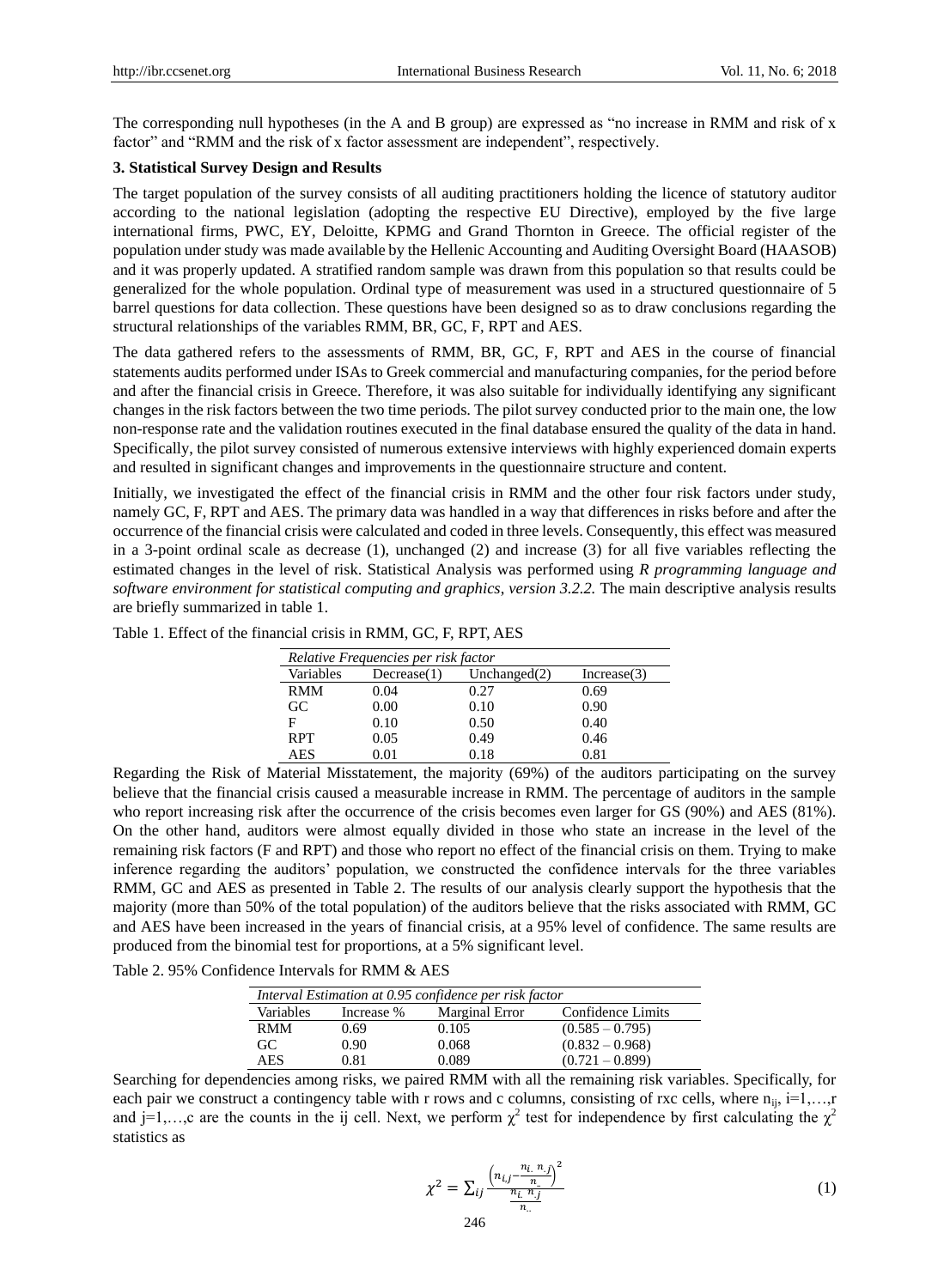and then we calculate the corresponding p-value. Finally we calculate Cramer's V as a function of  $\chi^2$  statistics

$$
V = \sqrt{\frac{\chi^2/n}{\min(c,r)-1}}\tag{2}
$$

in order to measure the association between the two risk factors. Cramer's V take values from 0 to 1 with values closed to one referring to strong association. Summarizing the results of all four chi-square tests for independence, we record chi-square statistics, p-value and level of significance, reported in table 3. For those variables found to be significant at any level, we further calculate Cramer association coefficient.

Table 3. Test for independence and Cramer association for RMM

| Variables                                         | statistics<br>$\sim$   | p-value  | sig.                     | Cramer's V |
|---------------------------------------------------|------------------------|----------|--------------------------|------------|
| GC                                                | 2.6177                 | 0.1057   | $\overline{\phantom{0}}$ |            |
| F                                                 | 10.5962                | 0.005001 | ***                      | 0.3709627  |
| RPT                                               | 10.0291                | 0.001541 | ***                      | 0.3608984  |
| AES                                               | .2849                  | 0.257    | $\overline{\phantom{0}}$ |            |
| $*$ $*$ $\sim$ $\sim$ $\sim$ $\sim$ $\sim$ $\sim$ | $*$ * * * * * * * 0.01 |          |                          |            |

\* sig. at 0.1, \*\* sig at 0.05, \*\*\* sig at 0.01,  $\overline{\phantom{0}}$  no sig

According to these results RMM shows a statistically significant association with F and PRT at 0.01 level, measured by Cramer's V as 0.37 and 036 respectively. The other two variables GC and AES do not show a statistically significant association with RMM at either 0.05 or 0.1 significant level.

#### **4. Summary and Conclusion**

Based on the survey data, the majority (69%) of the participants have declared that the recent financial crisis in Greece affected substantially (evidently shifted in a higher level) the risk of material misstatement, as it is assessed in the course of the financial statements audits for commercial and manufacturing Greek companies, after the occurrence of the crisis. Furthermore, the documentation gathered would support the conclusion that the risk of the material misstatement at an overall financial statement level and the risk of the material misstatement due to fraud as well as due to related parties transactions could not be considered pairwise independent variables. It could be noted that the above- mentioned outcome is consistent with the framework of ISAs regarding the relationship between the assessment of material misstatement at financial statement level and the risk of fraud (IFAC, 2014), as well as the risk of significant misstatement due to related parties transactions. However, the empirical data gathered do not provide sufficient evidence to conclude the statistical relevance between the financial crisis in Greece (business risk) and the above-mentioned risk factors.

In addition, the survey does not provide sufficient documentation in order to draw the same conclusion regarding the relevance between the risk of material misstatement at an overall financial statement level and the risks related to going concern assumption and accounting estimates. Nevertheless, the vast majority (90%) of the participants believe that the recent financial crisis affected directly and substantially the assessment regarding the risk of an inappropriate adoption of the going concern assumption. Accordingly, a large majority (81%) of the participants supported the argument that the recent financial crisis affected directly and substantially the assessment of the risk related to accounting estimations. In both cases, evidently these risks are considered higher after the crisis occurrence.

The majority of the survey participants declared that the recent financial crisis in Greece affected their assessment of the inappropriate adoption of the going concern assumption and the risk of material misstatement due to accounting estimation substantially. However, the survey data did not provide sufficient documentation in order to conclude pairwise statistically significant dependency between those two risks and the risk of material misstatement at financial statements level. It seems that the auditors tend to concentrate on specific risk factors with pervasive effect on the financial statements because of their dependency on the risk of material misstatement and not necessarily because of their direct sensitivity to business risks.

It should be noted that, in terms of planning and execution of audit procedures, this ascertainment does not necessarily mean that the assessment of risk of material misstatement at financial statement level would be considered as independent from the risks of inappropriate adoption of going concern assumption as well as the risks of potential misstatement arising from accounting estimations. It should be highlighted that our research provided sufficient empirical data regarding the relevance of these two factors and the assessed business risk while at the same time the relevance of business risk with the assessment of the risk of material misstatement has been already sufficiently documented.

Additionally, our work has not been extended into investigating the audit procedures designed or performed based on the above-mentioned assessments, in order to draw conclusions thereon (DR). Eventually, it could not be appropriate to conclude that in case of risk factors affecting pervasively the financial statements and at the same